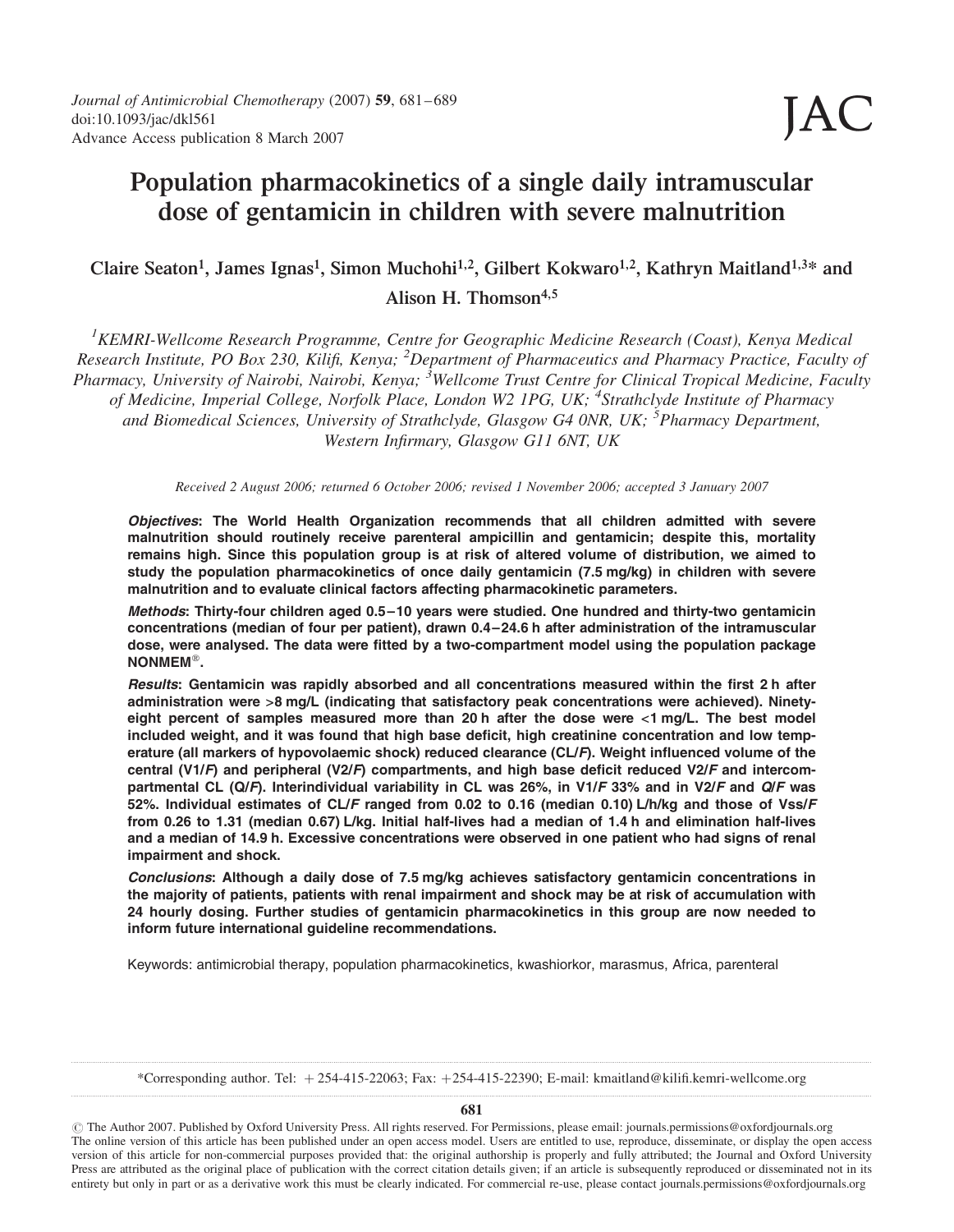### Introduction

Globally, severe malnutrition is a common cause of paediatric admission to hospital in less well-developed countries. Children with severe malnutrition are more susceptible to infection; proven invasive bacterial disease is a common complication, particularly among those dying.<sup>1,2,32</sup> From the limited number of studies detailing the spectrum of infecting pathogens, both Gram-positive and Gram-negative organisms appear to be important. $3-6$  Principal isolates include Streptococcus pneumoniae, Escherichia coli and non-typhoid salmonellae, Haemophilus influenzae and Staphylococcus aureus. Consequently, the WHO recommends that all children admitted with severe malnutrition should routinely receive parenteral ampicillin and gentamicin.<sup>1</sup> Examination of in-house data has shown that confirmed bacteraemia occurs in 12% of all severe malnutrition admissions and complicates 26% of case fatalities: 52% of these deaths occurring within 48 h of admission. This high fatality is striking given that in vitro antibiotic susceptibility testing indicates that up to  $85\%$ <sup>7</sup> of organisms are fully susceptible to the antimicrobial regimen recommended by  $WHO<sup>1</sup>$ , which is prescribed on admission to all cases of severe malnutrition.<sup>7</sup> A previous study examining susceptibility patterns among Gram-negative bacilli reported lower levels of isolates fully susceptible to gentamicin (76%); however, in cases with malnutrition, gentamicin resistance was not found to be associated with mortality.<sup>8</sup> These deaths, on adequate treatment, call for an evaluation of the additional risk factors associated with in-hospital death, including an in-depth assessment of the pharmacokinetics of gentamicin in this patient group.

Gentamicin, an aminoglycoside, remains the mainstay of treatment for Gram-negative sepsis, as it is cheap and widely available. It demonstrates a concentration-dependent bactericidal activity against a broad spectrum of Gram-negative bacilli, aerobic and facultative anaerobes and also has in vitro activity against Haemophilus spp. and methicillin-susceptible S. aureus, especially when used as part of a combination therapy.<sup>9</sup> The use of 'once daily' dosing of gentamicin is increasingly favoured as it results in high peak concentrations (increasing antibacterial efficacy) and the prolonged drug-free interval reduces the risk of drug toxicity. The volume of distribution is the most important parameter determining the peak concentration and is closely related to the extracellular fluid volume because of the low level of protein binding and high solubility in water.<sup>9</sup> The volume of distribution is increased in oedematous states, burns (or extensive skin desquamation) and with capillary leak in severe infection. Children with severe malnutrition may have all three complications: oedema, wide spread dermatosis and shock due to bacterial infection. The high fatality of children on treatment warrants further studies examining the pharmacokinetics of once daily gentamicin dosing.

#### Materials and methods

#### Patients and protocol

The study was undertaken at the KEMRI Centre for Geographic Medicine Research (Coast) at Kilifi District Hospital, Kenya. Parental consent was obtained for all subjects. The KEMRI scientific steering and national ethics research committees approved the study. The aim was to examine the pharmacokinetics of intramuscular gentamicin in children admitted with severe malnutrition who were routinely managed according to the WHO guidelines, including the provision of nutritional support and empirical antibiotic therapy.

Children over 6 months of age whose parents gave consent to enter the study and who had one of the following anthropometric criteria for severe malnutrition were eligible for inclusion in the study: weight for height percentile  $\langle 70\%;$  bilateral oedema (of kwashiorkor) or mid-upper arm circumference (MUAC)  $\leq$ 11.0 cm (if  $>$ 12 months of age). Additional indicators of severe malnutrition, including visible severe wasting and typical hair and skin changes, were used when anthropometric criteria were not available. Children admitted with a plasma creatinine concentration  $>160$  µmol/L (twice the upper limit of normal for children more than 1 year old) were excluded from the study.

Children were treated according to the standard WHO management guidelines for severe malnutrition, $10,11$  which includes resuscitation procedures where appropriate, the judicious use of intravenous (iv) fluids, nasogastric feeding and vitamin and mineral supplementation. Antimicrobial treatment included intramuscular gentamicin (7.5 mg/kg once daily) for 7 days and iv ampicillin (50 mg/kg four times daily) for 48 h. At this stage, a decision was made to change to oral amoxicillin (15 mg/kg three times daily) if the child was clinically improving and blood cultures were negative. If the child had deteriorated, iv chloramphenicol (25 mg/kg three times daily) was added for 5 days. In addition, all children were treated with mebendazole (100 mg twice daily) for 3 days. A single batch of gentamicin, obtained from a national supplier (MEDS, Nairobi, Kenya) with appropriate quality control certification, was used for this study. The doses were prepared and administered by a member of the study team.

#### Gentamicin sampling and analysis

Patients were randomized on admission, using a computergenerated randomization list, into three groups for gentamicin sampling: Group A children had samples taken after the first dose of gentamicin (day 1); Group B children on day 3; and Group C children on day 5. In order to maximize the information and at the same time to minimize the blood sampling frequency per child, within each group, patients were allocated to one of three sampling schedules: Subgroup 1 at 0, 0.5, 8 and 24 h; Subgroup 2 at 0, 2, 12 and 24 h; and Subgroup 3 at 0, 4, 16 and 24 h. At each time point, a sample of 0.5 mL of venous blood was collected into a lithium heparin tube, spun, plasma removed and stored in Cryovials at  $-20^{\circ}$ C for later batch processing.

Plasma gentamicin concentrations were determined using the Abbott  $TDxFLx^{\circledast}$  fluorescence polarization immunoassay (Abbott Laboratories, Diagnostics Division, Abbott Park, IL, USA). The target (range) concentrations for low (L), medium (M) and high (H) quality control (QC) samples were 1.0 (0.85–1.15), 4.0 (3.60–4.40) and 8.0 (7.20–8.80) mg/L, respectively. The nominal concentrations for the gentamicin calibrators were 0, 0.5, 1.5, 3.0, 6.0 and 10.0 mg/L. The manufacturer supplied the samples for calibration and QC samples. The method is reported to have a sensitivity of 0.27 mg/L and concentrations  $>10$  mg/L were diluted before analysis. The assay coefficients of variation were 6.8%  $(n = 6)$ , 6.3%  $(n = 7)$  and 4.7%  $(n = 5)$  for the LQC, MQC and HQC, respectively.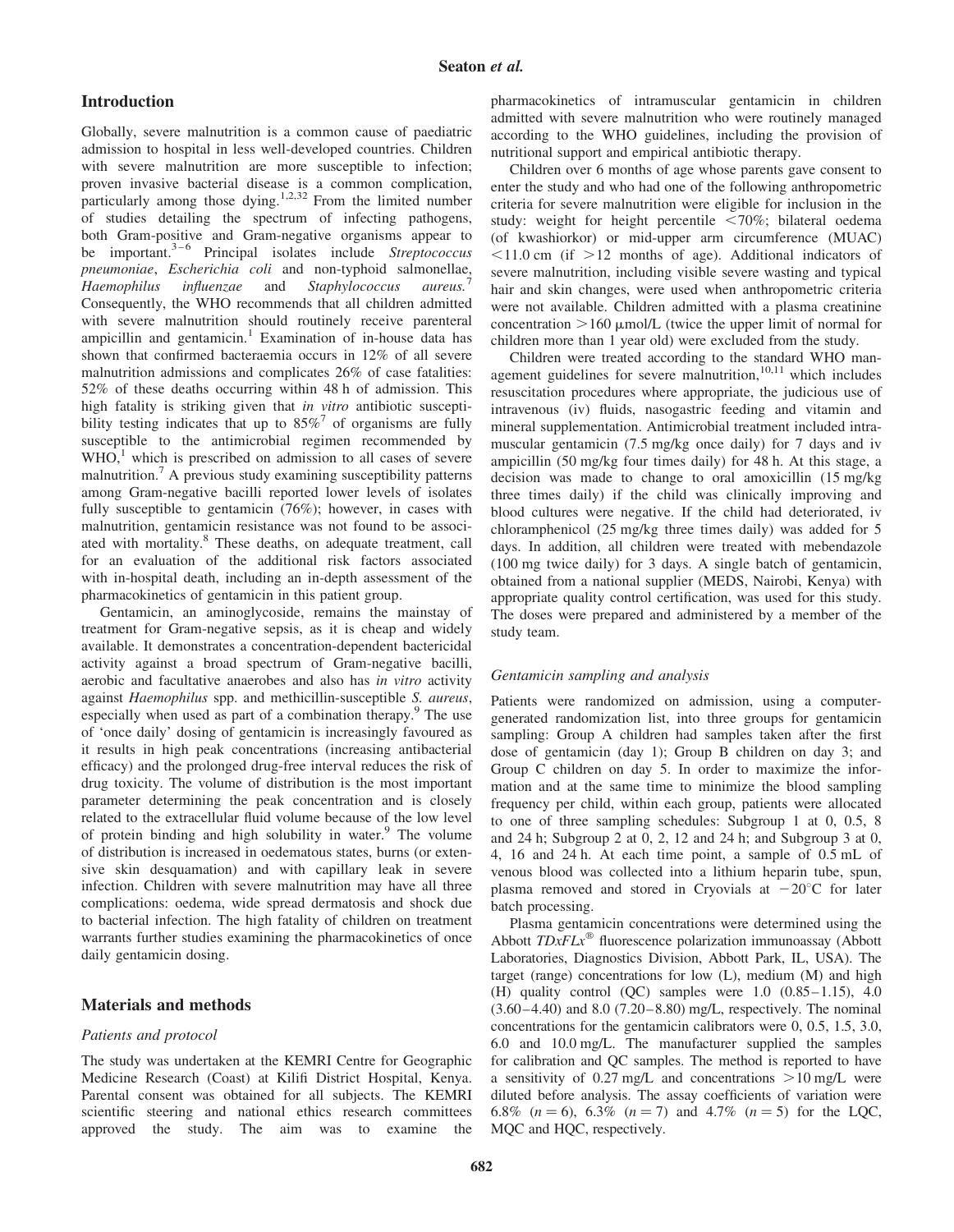# Gentamicin pharmacokinetics in malnutrition

#### Data analysis

Details of clinical features, blood sampling times, results and gentamicin dosage history and concentration measurements, including all dosage and sampling times, were entered into an Excel<sup>®</sup> spreadsheet. Pharmacokinetic parameter estimates were obtained using NONMEM® (Version V, GloboMax LLC, Hanover, MD, USA), with a Visual FORTRAN Version 6.0 compiler (DIGITAL<sup>TM</sup>, Digital Equipment Corporation, Maynard, MA, USA). Further analyses of the NONMEM output results were conducted using Xpose (Version  $3.1$ )<sup>12</sup> and SPLUS6<sup>®</sup> (Insightful Corporation, Seattle, WA, USA).

Data were analysed using both one- and two-compartment models with the First Order Conditional Estimation with Interaction algorithm. Interindividual variability was assumed to be log-normally distributed and residual error was initially examined using a combined (additive and proportional) error structure. Individual estimates of clearance/bioavailability  $(CL/F)$ , volume of distribution/F, etc. and individual predicted concentrations were also obtained.

The potential influence of clinical characteristics on the pharmacokinetics of gentamicin was first examined graphically and then generalized additive modelling (GAM) was undertaken using the Xpose package.<sup>12</sup> These screening approaches identified factors that should be explored further using NONMEM<sup>®</sup> and were repeated as the covariate model was developed. Potential covariates were added to and subtracted from the model in a stepwise fashion and the impact of order of addition was also investigated. A value for length was missing from one patient; therefore, the extrapolated value from a linear regression of length versus age (correlation coefficient 0.85) was used to estimate the missing length. This value was imputed into the data set and used in the covariate analysis. Statistical comparison of models was based on a  $\chi^2$  test with  $P < 0.05$  significant [fall of 3.84 in the objective function value (OFV)].

# **Results**

#### Participants and admission clinical characteristics

The study period was January –March 2005. Thirty-four children with severe malnutrition, as defined by the WHO, were entered into the study. A further 12 patients satisfied the anthropomorphic entrance criteria but either refused or died before consent or had a serum creatinine  $>160$  µmol/L. A summary of the clinical characteristics of all the patients who were screened is presented in Table 1 and the characteristics of the patients included in the study are detailed in Table 2. The mean (SD) age of the study patients was 3.1 years  $(+2.2 \text{ years})$  and  $62\%$ were male. Marasmic malnutrition (with no oedema) was more common, 62% (21/34); 94% (17/18) of marasmic children had a weight for height Z score (WHZ) more than 3 SD below the mean. Thirty-eight percent (13/34) had oedematous malnutrition (kwashiorkor). Overall, the mean WHZ ( $\pm$ SD) was  $-3.3 \pm 1.3$ , but was significantly lower in those presenting with marasmus (mean WHZ  $-3.67 + 1.1$ ) than in those with oedematous malnutrition (mean WHZ  $-2.42 \pm 1.8$ );  $P = 0.03$ . In the group with kwashiorkor, a significantly greater proportion had MUAC scores  $\leq$ 11 cm (8/13; 62%), dermatosis and hair changes associated with malnutrition (11/13; 85%) than the marasmic group.

| Table 1. Characteristics of children screened for eligibility |  |
|---------------------------------------------------------------|--|
|---------------------------------------------------------------|--|

| Variable                                  | Study patients<br>$(n = 34)$ | Exclusions<br>$(n = 12)$ |
|-------------------------------------------|------------------------------|--------------------------|
| Age (years)                               | $3.1 \pm 2.2$                | $1.7 + 0.9$              |
| Male $(\% )$                              | 62                           | 75                       |
| WHZ.                                      | $-3.3 + 1.3$                 | $-3.1 \pm 1.2$           |
| MUAC $\leq$ 11 cm $(\%)$                  | 56                           | 41                       |
| Oedema $(\% )$                            | 38                           | 17                       |
| Admission temperature $(^{\circ}C)$       | $37.6 + 1.2$                 | $38.2 \pm 1.0$           |
| Admission creatinine $(\mu \text{mol/L})$ | $43 + 22.7$                  | $68 + 39.7$              |
| <i>P. falciparum</i> positive $(\%)$      | 26                           | 58                       |
| Urine culture positive                    | 1/27                         | 0/5                      |
| Culture-proven bacteraemia (%)            | 0                            | $33^a$                   |
| HIV positive                              | 8/25(32%)                    | none tested              |
| Mortality $(\%)$                          | 12                           | 25                       |

Values are means  $+$  SD or percentages.

<sup>a</sup>S. pneumoniae, β-haemolytic streptococci, Shigella sp.

None of the study participants had a positive blood culture; however, one patient had a urinary tract infection (*E. coli*). In the group of patients who refused consent or were ineligible, a higher proportion were noted to have bacteraemia  $(4/12; 33\%)$ and Plasmodium falciparum malaria (7/12; 58%). HIV testing, after informed consent, was offered to all patients in the study group; eight (24%) parents refused consent. Of those that were tested, 32% were found to be HIV antibody positive (8/25), including 2 infants  $\leq 18$  months (classified by WHO as HIV exposed). This compares with 8% in unselected children tested at Kilifi<sup>13</sup> and recent estimates, in all cases with severe malnutrition, of 27% (K. Maitland, unpublished results). Nine patients (26%) had detectable levels of malaria parasites on admission.

Table 2. Clinical characteristics of the patient group at the start of gentamicin therapy

| Variable                               | Number | Median | Minimum | Maximum |  |
|----------------------------------------|--------|--------|---------|---------|--|
| Age (years)                            | 34     | 2.4    | 0.5     | 9.9     |  |
| Weight (kg)                            | 34     | 7.85   | 4.60    | 13.70   |  |
| Length $(cm)$                          | 33     | 75.5   | 61.7    | 126.0   |  |
| WHZ score                              | 28     | $-3.2$ | $-6.5$  | $-1.0$  |  |
| Temperature $(^{\circ}C)$              | 34     | 37.3   | 35.2    | 39.8    |  |
| Sodium (mmol/L)                        | 34     | 136    | 124     | 144     |  |
| Potassium (mmol/L)                     | 34     | 3.6    | 2.3     | 4.8     |  |
| Creatinine $(\mu \text{mol/L})$        | 34     | 40     | 17      | 117     |  |
| Glucose (mmol/L)                       | 34     | 4.2    | 0.7     | 11.1    |  |
| Haemoglobin $(g/dL)$                   | 34     | 8.4    | 3.7     | 11.0    |  |
| White cell count<br>$(\times 10^9$ /L) | 34     | 11.5   | 1.6     | 55.7    |  |
| Platelet count<br>$(\times 10^9$ /L)   | 34     | 320    | 17      | 836     |  |
| pH                                     | 32     | 7.358  | 7.094   | 7.455   |  |
| PaCO <sub>2</sub> ( $kPa$ )            | 32     | 4.62   | 2.86    | 17.20   |  |
| Bicarbonate (mmol/L)                   | 32     | 19.5   | 7.4     | 26.6    |  |
| Base deficit (mmol/L)                  | 32     | 5.2    | $-4.9$  | 22.6    |  |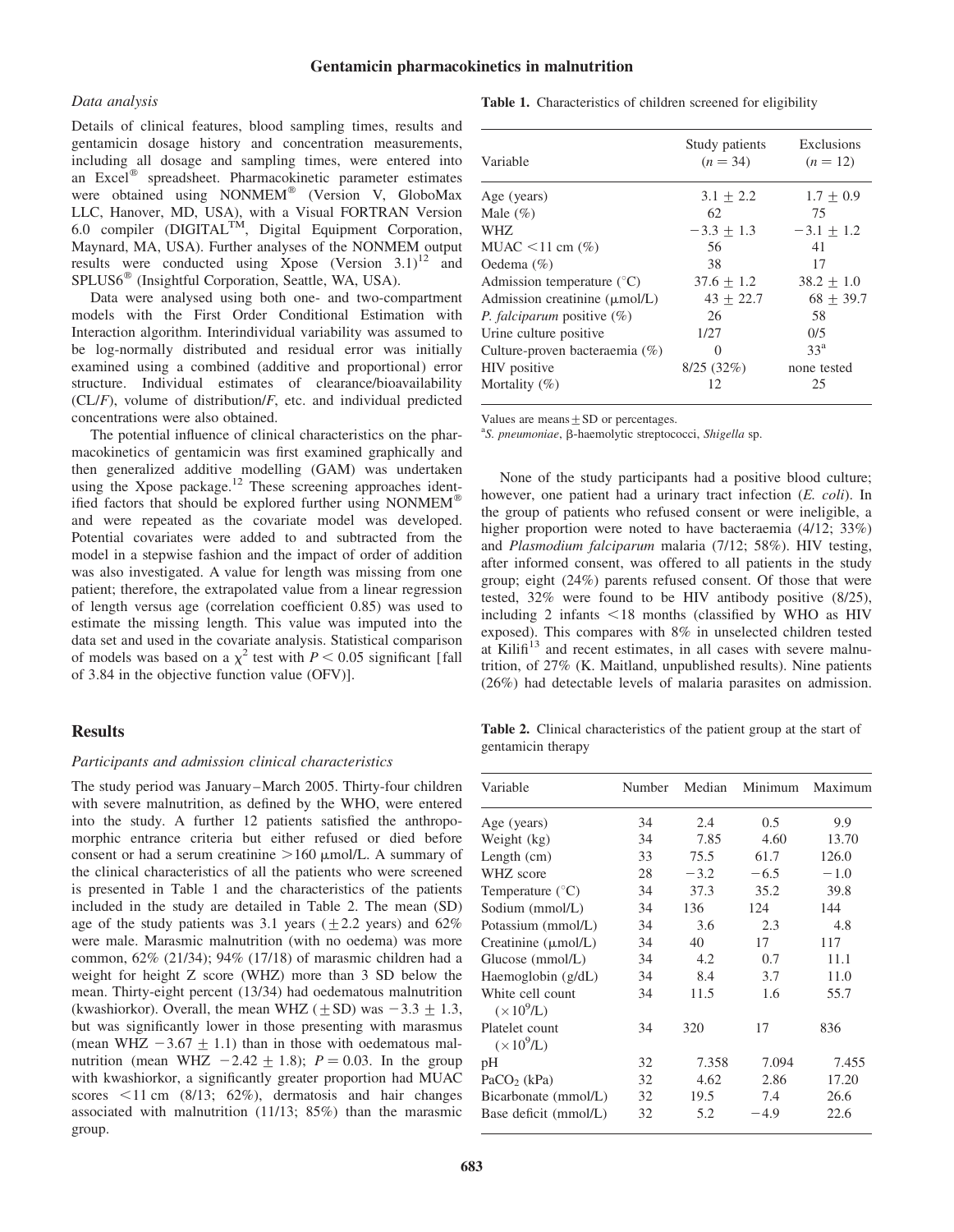Two patients were transfused on admission for severe anaemia (haemoglobin  $\leq 4$  g/dL); one child's condition was complicated by malaria and the other child presented with features of sickle cell disease. Five patients had a capillary refill time (CRT; a bedside test that is used to examine perfusion) of  $>$ 3 s, but only one patient was treated for shock with iv fluids in accordance with the WHO recommendations—Patient 34 who later died. Four patients received iv fluids during the study period for other clinical indications (hypoglycaemia, hypokalaemia and a sickle cell crisis). Overall, four (12%) children died before discharge. One died 28 h after admission before HIV screening and the other three within 1– 3 weeks of admission. Of these late deaths, two were HIV positive and one had severe cerebral palsy. The excluded patients had a higher mortality rate (3/12; 25%), and all three patients died within 36 h of admission.

#### Gentamicin assay data

Gentamicin concentration data were available from 34 infants and children; 4 from each subgroup, except A3 and B1 which each contained 3 infants. A total of 132 gentamicin concentration measurements, ranging from below the limit of quantification to 42.5 mg/L, were available for analysis. Sample times ranged from 0.4 to 24.6 h after the dose (median 12 h) and there

were three to four (median of four) samples per patient. Eleven samples were taken within the first hour after administration (an estimate of the peak concentration) and 35 were taken more than 16 h after the dose (to assess the trough levels). Thirty-two measurements were below the limit of quantification; 12 of these samples represented baseline measurements before the first dose of gentamicin was administered and the remaining 20 samples were all taken more than 15 h after the previous dose.

As illustrated in Figure 1, gentamicin was absorbed rapidly with peak concentrations being observed at the post-first dose sampling time in each patient. All nine concentrations measured within the first 40 min were  $>15$  mg/L and of the 17 samples taken within the first 2 h after the dose, all were  $>8$  mg/L and 13 (76%) were  $>12 \text{ mg/L}$ . Forty-seven samples were taken more than 20 h after the dose, of which 38 (80%) were  $< 0.5$  mg/L (including 17 below the limit of quantification) and 46 (98%) were  $\leq 1$  mg/L. One patient (Patient 34, Figure 1) had consistently high concentration measurements throughout the dosage interval and a trough of 5.5 mg/L.

#### Pharmacokinetic analysis

Concentration measurements below the limit of quantification were excluded from the population pharmacokinetic analysis but



Figure 1. Plot of gentamicin concentrations versus time after dose in 34 infants and children with malnutrition who received 7.5 mg/kg daily by intramuscular injection. The numbers on the plot correspond to individual patients and the dotted lines indicate the profiles in each patient.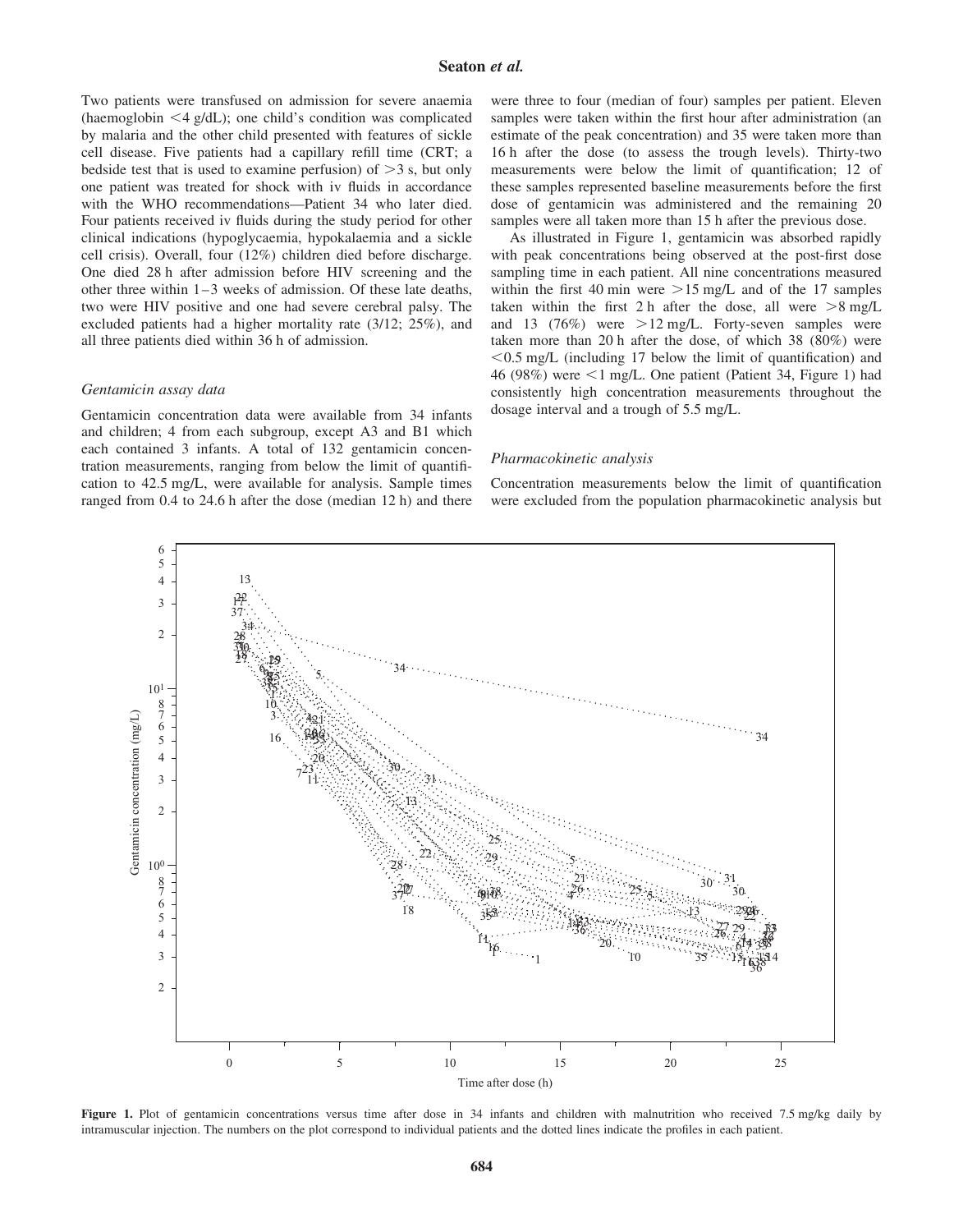# Gentamicin pharmacokinetics in malnutrition

included in the data file as 'other' events, which allowed clinical data measured at these times to be included in the file.

A two-compartment model best described the concentration data, as illustrated by the biexponential decline shown in Figure 1. Since the maximum concentration was observed at the first sampling point in all cases, it was not possible to estimate the absorption rate constant. Fixing the absorption rate constant to a range of values offered no advantage in fitting the data, but increased model instability.

Interindividual variabilities in intercompartmental clearance  $(Q/F)$  and volume of the peripheral compartment  $(V2/F)$  were highly correlated and a single parameter proved sufficient to describe both. Covariance was allowed between interindividual variabilities in  $CL/F$ , volume of the central compartment  $(V1/F)$ and the combined Q/V2 variability. Residual error was adequately described by a proportional error model.

Graphical analysis identified possible relationships between clearance and weight, length, age, temperature, base deficit, bicarbonate concentration and serum creatinine concentration, as illustrated in Figure 2. Both  $V1/F$  and  $V2/F$  appeared to be related to weight, age and length. These size factors were highly correlated with each other, with correlation coefficients ranging from 0.81 to 0.85. Since base deficit and bicarbonate concentration were also highly correlated (correlation coefficient, 0.89), only the results obtained using base deficit are presented.

Patient 34 had a particularly low CL/F (0.02 L/h/kg, compared with the group median of 0.1 L/h/kg), which resulted in very high concentrations and was associated with derangement of several clinical factors (Figure 2). This patient had hypovolaemic shock, renal impairment and probable sepsis characterized by hypothermia, hyponatraemia, an elevated serum creatinine concentration (109  $\mu$ mol/L) and a metabolic acidosis. He received iv fluid resuscitation but deteriorated and died within 36 h of admission. His creatinine measurement before death had risen to 177  $\mu$ mol/L.

GAM identified age, weight and base deficit as the best predictors of gentamicin clearance. No trends were identified with the following biochemical and haematological measurements: serum potassium; serum glucose; haemoglobin concentration, white cell count; and platelet concentration. Other factors that were retained for further consideration were presence of oedema; CRT; serum sodium concentration; and use of iv fluids.

CL/F was related to weight using both a linear model and a standardized allometric approach.<sup>14</sup> However, scatterplots



Figure 2. Scatterplots showing potential relationships between individual estimates of gentamicin clearance and a range of clinical factors. The numbers represent individual patients and the solid lines indicate a smooth through the data. CL, clearance/ $F$ ; TEMP, temperature ( $^{\circ}$ C); HCO<sub>3</sub>, bicarbonate concentration (mmol/L); AGE, age (days); WT, body weight (kg). Note: base excess is the negative value of base deficit.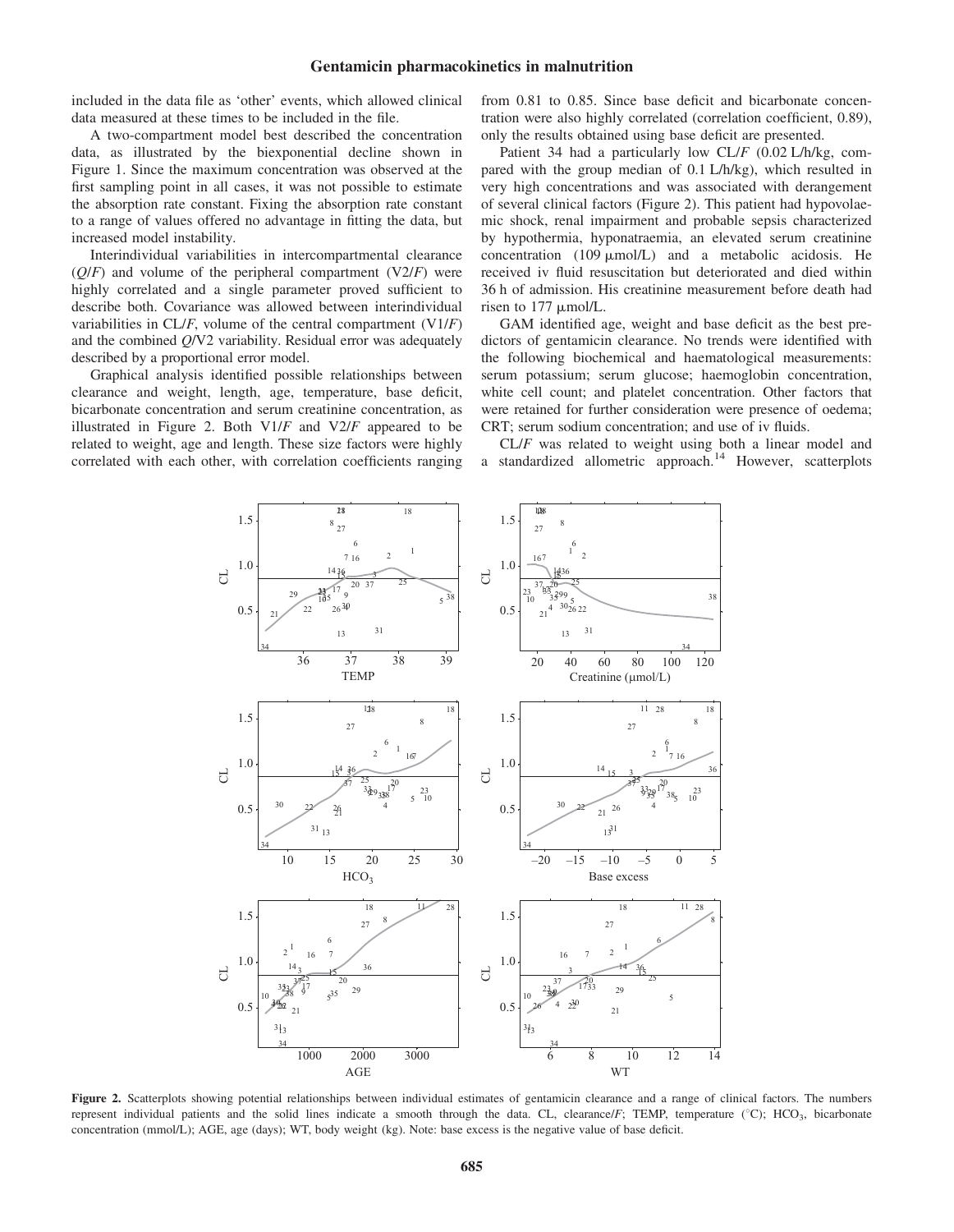# Seaton et al.

| No.            | Clearance/ $F$ model | $V2/F$ model | $O/F$ model | cvCL | cvV1 | cvV2,Q | <b>OFV</b> | $\Delta$ OFV | c.f. model |
|----------------|----------------------|--------------|-------------|------|------|--------|------------|--------------|------------|
|                |                      |              |             | 43   | 32   | 64     | $-17.9$    |              |            |
| 2              | creatinine           |              |             | 37   | 33   | 60     | $-27.1$    | 9.2          |            |
| 3              | creatinine, BD       |              |             | 31   | 31   | 57     | $-39.4$    | 12.3         |            |
| $\overline{4}$ | creatinine, BD, temp |              |             | 29   | 32   | 57     | $-46.1$    | 6.7          |            |
| 5              | creatinine, BD, temp | <b>BD</b>    |             | 26   | 32   | 51     | $-50.5$    | 4.4          |            |
| 6              | creatinine, BD, temp |              | <b>BD</b>   | 26   | 33   | 51     | $-53.9$    | 7.8          |            |
| 7              | creatinine, BD, temp | <b>BD</b>    | <b>BD</b>   | 26   | 33   | 52     | $-57.9$    | 4.0          | ō          |
| 8              | BD, temp             | <b>BD</b>    | <b>BD</b>   | 29   | 32   | 52     | $-52.7$    | $-5.2$       |            |
| 9              | creatinine, BD       | <b>BD</b>    | <b>BD</b>   | 28   | 33   | 53     | $-51.7$    | $-6.2$       |            |
| 10             | creatinine, temp     | <b>BD</b>    | <b>BD</b>   | 35   | 32   | 65     | $-35.3$    | $-22.6$      |            |

Table 3. Summary of the principal models tested during development of the covariate model

V2/F, volume of the peripheral compartment;  $Q/F$ , intercompartmental clearance; cvCL, interindividual variability in clearance/F; cvV1, interindividual variability in volume of the central compartment/F; cvV2,Q, interindividual variability in V2/F and Q/F; OFV, objective function value;  $\Delta$ OFV, change in OFV,  $>3.84$  is significant at  $P < 0.05$  and  $>6.64$  is significant at  $P < 0.01$ ; c.f. model, compared with model number; BD, base deficit; temp, temperature  $(°C)$ . Bold font indicates final model (no. 7).

suggested that the linear model was adequate and since the allometric approach also gave a slightly higher OFV, it was not considered further. The addition of creatinine to the weight corrected CL/F model provided an improvement in fit but length did not. A small influence of age was initially identified, but was no longer significant at later stages of the analysis.

The initial clearance model included weight, serum creatinine concentration, base deficit and temperature  $\leq 36^{\circ}$ C. Examination of scatterplots and a further GAM analysis at this stage identified CRT as a potential additional covariate on all parameters

and base deficit and oedema on V2/F and Q/F. Although the addition of these clinical factors improved the OFV values, statistical significance varied according to the order of inclusion, there was often little or no reduction in the interindividual variability and some parameter estimates were poorly defined (relative standard errors  $>40\%$ ).

Table 3 summarizes the principal models that were tested. The final model contained weight, temperature, serum creatinine concentration and base deficit as factors influencing clearance. Base deficit also influenced  $V2/F$  and  $Q/F$ . However, the effects of

| Parameter and model                                                                                                                  | Parameter estimate     | %RSE           |
|--------------------------------------------------------------------------------------------------------------------------------------|------------------------|----------------|
| $CL/F = CL_B \times [1 - \theta_{BD} (BD - 5.2)] \times (1 - \theta_{TP}) \times (Cr/33)\theta_{CR}$                                 |                        |                |
| $CL_B$ ( $L/h/kg$ )<br>$\theta_{\rm BD}$                                                                                             | 0.103<br>0.0382        | 5.4<br>16      |
| $\theta_{TP}$                                                                                                                        | 0.200                  | 24             |
| $\theta_{\rm CR}$<br>$\text{HV}_{\text{CL}}(\%)$                                                                                     | $-0.161$<br>26         | 53<br>34       |
| $V1/F$ (L/kg)<br>$\text{IIV}_{\text{V1}}$ (%)                                                                                        | 0.254<br>33            | 8.8<br>33      |
| $V2/F = V2_B \times [1 - \theta_{BD}(BD - 5.2)]$<br>$V2_B$ (L/kg)<br>$\theta_{\rm BD}$<br>$\text{IIV}_{\text{V2}}$ (%)               | 0.406<br>0.0450<br>52  | 14<br>24<br>40 |
| $Q/F = Q_{\rm B} \times [1 - \theta_{\rm BD}(\rm BD - 5.2)]$<br>$Q_{\rm B}$ (L/kg)<br>$\theta_{\rm BD}$<br>$\text{IIV}_\text{O}(\%)$ | 0.0239<br>0.0512<br>52 | 12<br>14<br>40 |
| Residual error $(\%)$                                                                                                                | 13.8                   | 9.1            |

 $CL/F$ , clearance/bioavailability;  $CL<sub>B</sub>$ , baseline clearance for a patient with a base deficit (BD) of 5.2, serum creatinine concentration (Cr) 33  $\mu$ mol/L and temperature (TP)  $\geq$ 36°C;  $\theta$ , parameter estimate; V1/F, volume of the central compartment/bioavailability; V2/F, volume of the peripheral compartment/ bioavailability; Q/F, intercompartmental clearance/bioavailability; %RSE, percentage relative standard error; IIV, interindividual variability expressed as % coefficient of variation.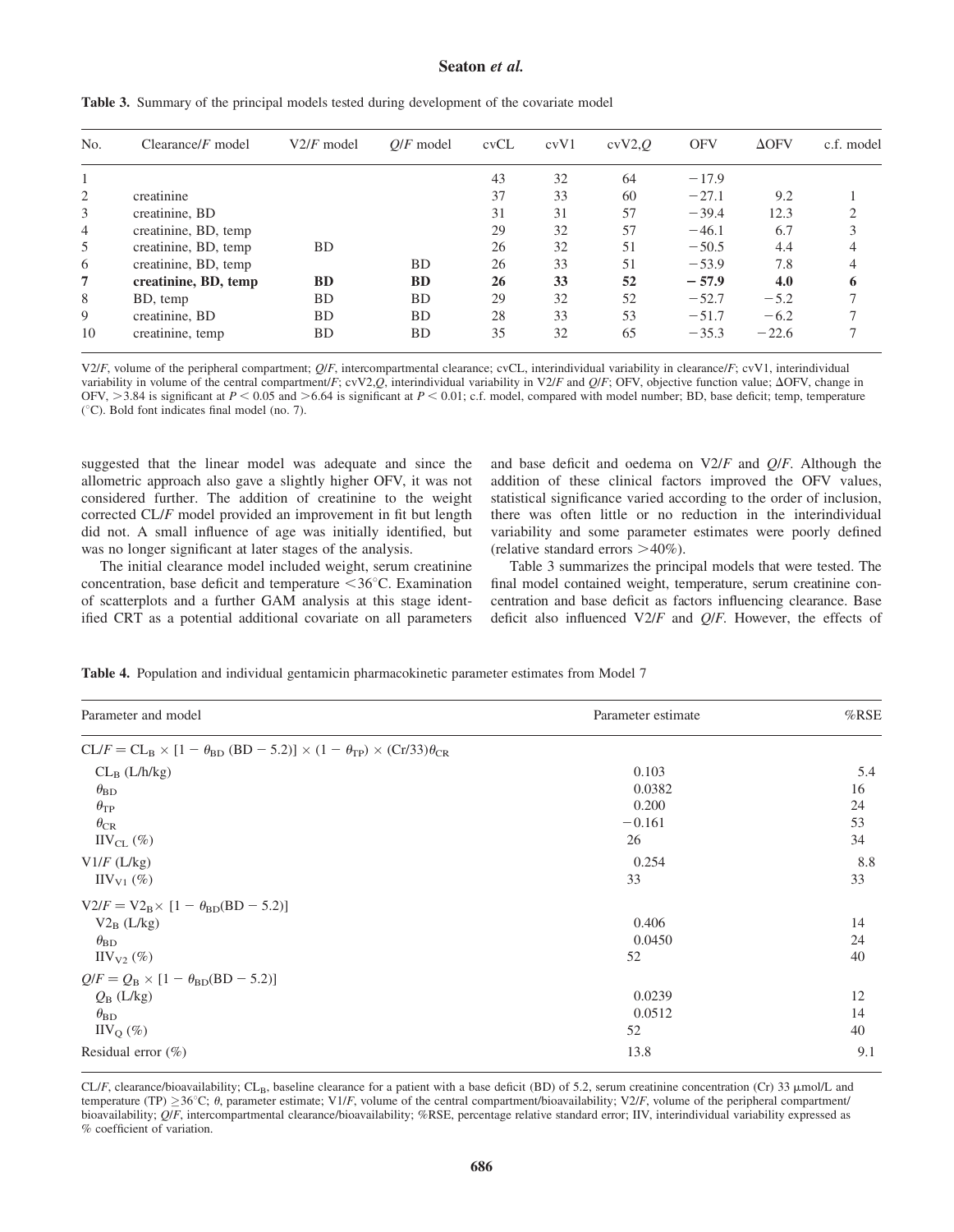

Figure 3. Measured gentamicin concentrations plotted against predicted concentrations obtained from the population pharmacokinetic model parameter estimates (left-hand panel) and predicted concentrations obtained from the individual pharmacokinetic parameter estimates (right-hand panel). The numbers represent individual patients and the solid lines are the lines of identity.

creatinine concentration and temperature on clearance and base deficit on  $Q/F$  failed to achieve statistical significance at  $P < 0.01$ . Population parameter estimates obtained with the final model are presented in Table 4 and measured versus population- and individual-predicted concentration measurements are presented in Figure 3. Individual CL/F estimates ranged from 0.02 to 0.16 L/h/kg (median 0.10 L/h/kg) and individual estimates of Vss/F (V1/F + V2/F) ranged from 0.26 to 1.31 L/kg (median 0.67 L/kg). These values translated to initial half-lives with a median (range) of 1.4 (0.8–5.0) h and terminal half-lives of 14.9  $(13.3-16.4)$  h.

# **Discussion**

This study has demonstrated that a single daily intramuscular dose of 7.5 mg/kg gentamicin is rapidly absorbed and consistently achieves peak concentrations  $>8$  mg/L in infants and children with malnutrition. Trough concentrations were typically  $<$  0.5 mg/L, indicating a low potential for toxicity, although excessive accumulation was observed in one critically ill patient whose renal function deteriorated rapidly before death. A population pharmacokinetic analysis confirmed the influence of weight and renal function on gentamicin handling and additionally identified that indicators of sepsis and shock, such as low temperature and high base deficit, were associated with a reduced clearance.

This study is the first to attempt to provide the data that confirm the safety and likely efficacy (extrapolated from the pharmacokinetic data) of the current WHO antimicrobial guidelines in severely malnourished children. As the routine monitoring of gentamicin levels is not possible at most hospitals in Africa, these data are reassuring, particularly for children with uncomplicated presentations. A much larger study, conducted in over 300 Bangladeshi children hospitalized with malnutrition, pneumonia and diarrhoea, was recently published by Khan  $et$  al.<sup>15</sup> They found no significant differences in efficacy or toxicity when 5 mg/kg gentamicin was given as a single daily intramuscular dose or spilt into three, although there was a trend towards better efficacy and lower toxicity with the single daily dose. However, they used a gentamicin dose that is lower than is currently recommended. Furthermore, ceftriaxone, which is not currently recommended in the WHO guidelines, was used in combination with gentamicin. This antibiotic is not widely available in resource-poor countries and, in the absence of data to support its utility, is precluded from general recommendations on the basis of cost.

The overall mortality in our study was 12%, but 25% in excluded patients. One of the limitations of this study was that it did not include the most critically ill children as they were too unstable at admission to request consent, died before sample collection was possible or were excluded by the study protocol. This group also had higher admission temperatures, septicaemia rates and mortality and is thus likely to receive the most benefit from antimicrobial treatment. Paradoxically, this group is also at greatest risk of renal compromise and potential gentamicin toxicity. Information on the pharmacokinetics of gentamicin in this group is now needed.

Current evidence favours the use of extended interval gentamicin dosing in children.<sup>16</sup> However, in contrast to the adult population, where dosage adjustment guidelines and nomograms are available,  $17,18$  there is limited information on the influence of clinical factors on drug dosing requirements in this patient population. Additionally, the impact of intramuscular administration (the only feasible option in this clinical setting described in the present study) on absorption and peak concentrations is unclear.

A previous study<sup>19</sup> identified a wide variability in gentamicin concentrations observed 1 h after an intramuscular injection of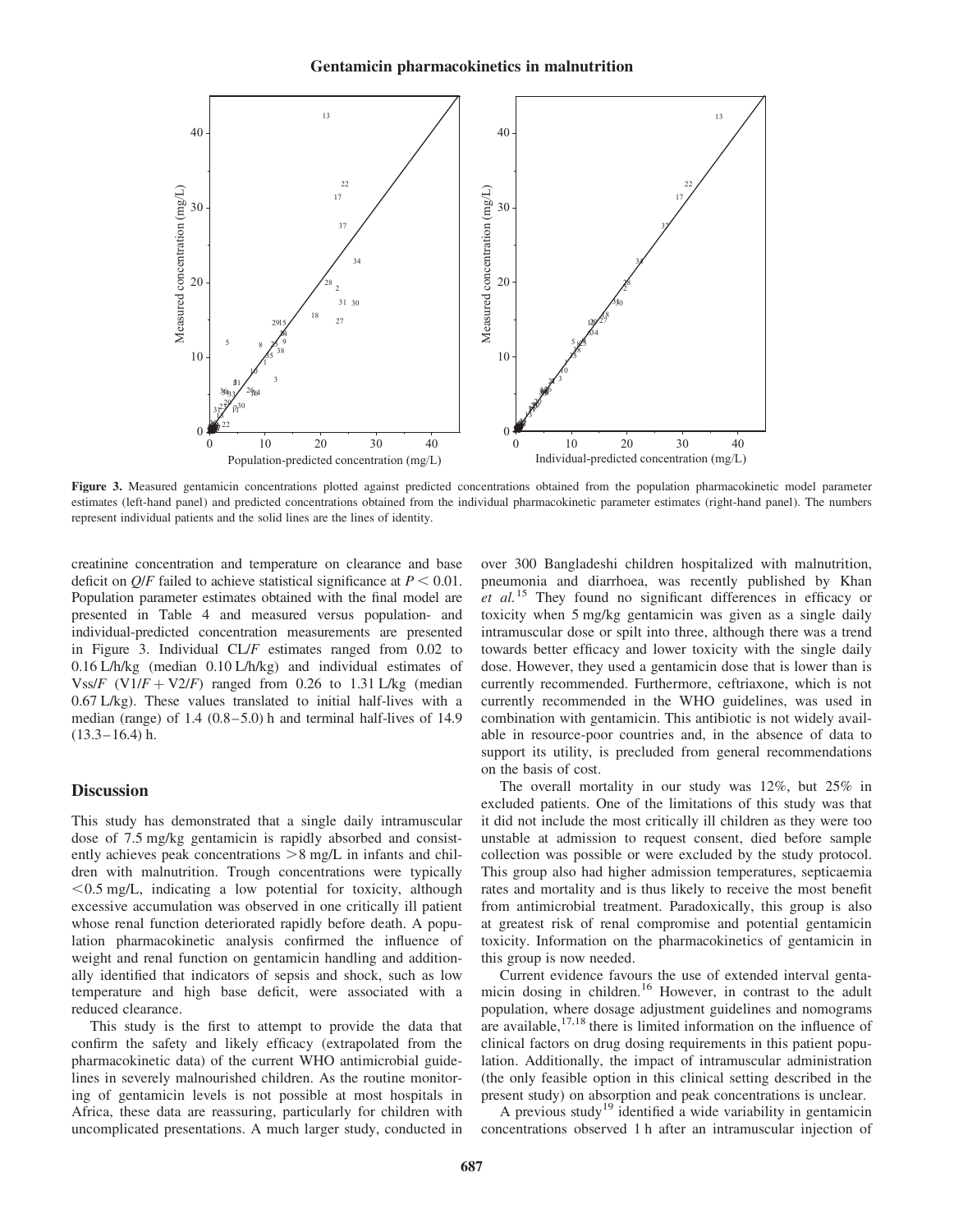8 mg/kg to 107 infants aged 0– 99 days. Although fewer patients contributed to the present study, rapid absorption from the intramuscular site was observed (Figure 1). Tighter control of drug administration and sampling may have contributed to this observation. Rapid absorption was also identified in another paediatric study ( $n = 10$ ) in which concentrations averaging 7.2 mg/L were observed at 15 min and 8.9 mg/L at 30 min after a lower intramuscular dose of  $4 \text{ mg/kg}^{20}$  It was not possible to determine bioavailability in the present study since all doses were given intramuscularly, but the measured concentrations were high enough to suggest that absorption was not compromised by the intramuscular route.

Previous studies in infants and children given iv gentamicin have found estimates of volume of distribution to be  $\sim$ 0.3–0.5 L/kg.<sup>21–24</sup> Higher estimates were obtained in the current study with a mean (SD) Vss/F of  $0.67$  (0.22) L/kg and ranged 0.26–1.31 L/kg. Although the use of a two-compartment model and differences in the route of administration may have influenced these results, it is likely that malnutrition and sepsis also contributed. A 14% increase in the volume of distribution in septic neonates was reported by Lingvall *et al.*,<sup>25</sup> and in the present study, elevations of bicarbonate concentration and the derived factor, base deficit, were associated with an increased volume of distribution. Both the use of parenteral nutrition and clinical indicators of malnutrition have been associated with an increased gentamicin volume of distribution in adults,  $26.27$  but Samotra  $e\tilde{t}$  al.<sup>20</sup> found no significant differences in gentamicin pharmacokinetics between malnourished and normal children given 4 mg/kg intramuscularly. However, their study only comprised 10 patients and both the age range (4– 14 years) and the interpatient variability were wide. In contrast, Bravo et al.<sup>28</sup> administered a single iv dose of 3.5 mg/kg and identified lower gentamicin peaks and a higher volume of distribution (0.46 L/kg compared with 0.39 L/kg) in 11 malnourished infants with marasmus when compared with 7 eutrophic infants. The present study identified not only a higher value for apparent volume of distribution in severely malnourished children but also a wide range between patients. Higher values of base deficit were associated with larger values of volume of distribution and although a trend was also found with the presence of oedema, there were insufficient data to characterize the effect. A larger patient group would be required to investigate this further. Nevertheless, the recommended dose of 7.5 mg/kg achieved peak concentrations in the range associated with efficacy in the majority of patients.

The second factor to be considered is whether the dosage interval of 24 h is appropriate for all patients. Only 1 of 34 patients from subgroups tested on day 1, day 3 or day 5 (Groups A, B and C) had a trough concentration above 1 mg/L. This patient (number 34) developed renal failure and subsequently died. As expected, weight and serum creatinine concentration were the most important predictors of gentamicin clearance, but other factors such as low temperature, base deficit, prolonged CRT (markers of hypovolaemic shock) and oedema were also associated with low clearance values. Only temperature and base deficit achieved statistical significance, possibly due to the low patient numbers that were included and Patient 34, who was particularly unwell, was particularly influential in the model development. Buchanan et  $al.^{29}$  noted a prolonged elimination of gentamicin in the acute phase of kwashiorkor, which they attributed to a reduction in glomerular filtration rate and which resolved following treatment. This suggests that the day of sampling and other therapy may also have influenced the results.

Due to the sampling times used in this study and the profile obtained, the initial half-lives of  $\sim$ 1.5 h probably represent a mixture of distribution and elimination, whereas the apparent elimination half-lives of  $\sim$ 15 h partially reflect the very slow terminal elimination phase. Similar results have been observed previously in gentamicin population studies in adults.<sup>30,31</sup> The slow terminal elimination of gentamicin normally only contributes a small proportion of the overall exposure and is often ignored for clinical purposes. However, a particularly slow elimination was observed in Patient 34, and, if therapy had continued, a dosage interval of  $60-72$  h would have been more appropriate for this individual. The current WHO guidelines recommend that the second dose of gentamicin should be withheld until the child is passing urine.<sup>11</sup> Current data support this conclusion, but further exploration of this group is warranted given the concern of the potential toxicity of the 24 h interval dosing in this group.

#### Conclusions

In an environment where routine analysis of gentamicin concentrations is not feasible, a population pharmacokinetic analysis can provide useful information on the clinical characteristics that might lead to underdosing or overdosing. Although further work is required to identify appropriate dosage regimens for patients with severe renal impairment or shock, this study has demonstrated that satisfactory gentamicin peak and trough concentrations are achieved in the majority of malnourished children who are given a single daily intramuscular dose of 7.5 mg/kg.

# Acknowledgements

This paper is published with the permission of the Director of the Kenya Medical Research Institute (KEMRI). We would like to thank the hospital superintendent, clinicians, nursing staff and field workers of Kilifi District Hospital. The study was supported by the KEMRI and The Wellcome Trust. The funding sources had no role in study design, analysis or in the writing of the report.

#### Transparency declarations

None to declare.

# References

1. Management of the Child with a Serious Infection or Severe Malnutrition. Geneva: World Health Organization, 2000.

2. Ashworth A. Treatment of severe malnutrition. J Pediatr Gastroenterol Nutr 2001; 32: 516–8.

3. Cotton MF, Burger PJ, Bodenstein WJ. Bacteraemia in children in the south-western Cape. A hospital-based survey. S Afr Med J 1992; 81: 87–90.

4. Noorani N, Macharia WM, Oyatsi D et al. Bacterial isolates in severely malnourished children at Kenyatta National Hospital, Nairobi. East Afr Med J 2005; 82: 343–8.